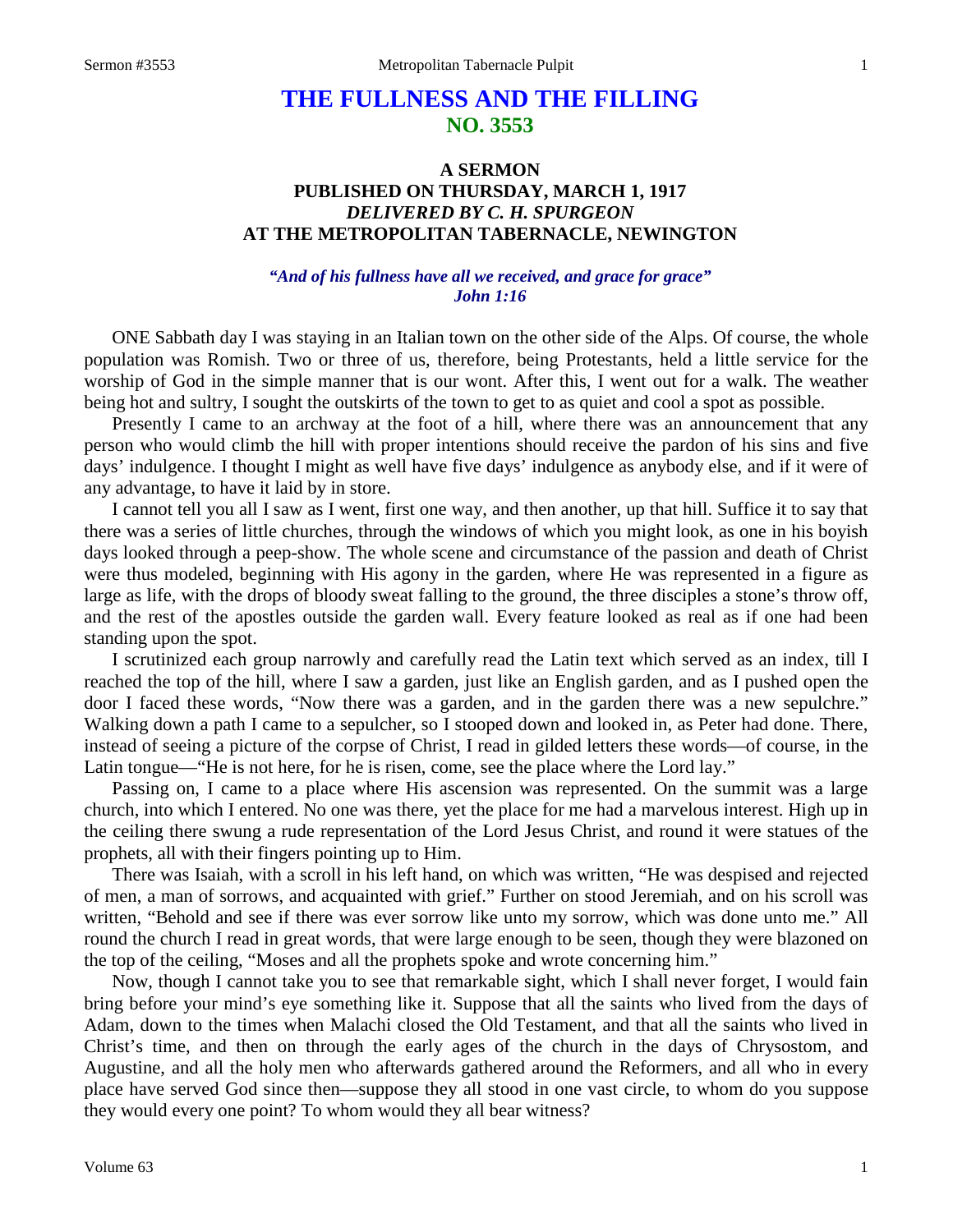Why, with outstretched arm, every one of them would turn to the Lord Jesus Christ and speak His praise. Could you then inquire into their individual history, you would find among them characters exceedingly diverse, though all remarkably beautiful, some renowned for courage, others for gentleness, some for patient endurance, others for diligent labor, and yet all inspired by a common faith, all of them aglow with fervent gratitude, all of them looking with steadfast gaze and love intense towards ONE from whom they had received every gift that profited them, and that One, Jesus Christ, the Son of God, the Savior of men.

The rule would admit of not a single exception. From each man in his own proper position, from every man in his own particular calling, from all the individuals severally in their own personal experience, the innumerable voices, distinct, but blending in chorus, would go up from earth to heaven, saying, "Of his fullness have all we received, and grace for grace."

Then I think from the excellent glory would come a response. The inhabitants of heaven would echo back the strain, "Of his fullness have all we, the glorified spirits, received, and grace for grace." This is the testimony of the church militant, and of the church triumphant, yea, it is the testimony of all who in every place and at every time have come and put their trust under the shadow of His wings.

Our text seems to suggest two thoughts—*the fullness* and *the filling*—upon each of which I will attempt to say a little, a very little. With so infinite a theme, we can do no more than children do when they take up a little seawater in a shell, their tiny scoop cannot embrace the ocean. I stand on the narrow edge of a vast expanse and leave the boundless depths to your contemplation. *His fullness!* an inexhaustible reservoir. *Our filling!* an illimitable endowment. Beloved, the river of God, which is full of water, can well supply the little canals that are fed from such a fountain with grace for grace.

**I.** THE FULLNESS I said.

It is His fullness, the fullness of Jesus Christ, the Son of God. Oh! what a fullness He has! The fullness which *belongs to Him personally!* Note this well, forget it not. Our Redeemer is essentially God. By nature He is divine. He has condescendingly taken upon Himself our nature, and He is most truly and assuredly man. Very God! for to Him belong all be attributes of JEHOVAH. Very man! for when He took our flesh and blood, He accepted the entire sympathies of our creatureship.

In His complex nature, He possesses fullness. In Him dwells all the fullness of the Godhead bodily. He has the fullness of omnipotence, and all power is given unto Him as Mediator in heaven and in earth. Omnipresence is His to perfection, "For where two or three are gathered together in my name, there am I (He said) in the midst of them." He has essential wisdom. Even when on earth, "He did not commit himself, because he knew all men, and needed not that any should testify of man, for he knew what was in man." In Him is fullness of justice. The Father has given all judgment unto the Son. "Shall not God judge the world in righteousness by that man whom he has ordained, whereof he hath given assurance unto all men in that he hath raised him from the dead?"

In Him is fullness of mercy, for "Through this man is preached unto you the forgiveness of sins." The attributes of God make up a perfect total. The unity, with all its uniqueness, is His. divisions and sub-divisions are ours. The fractional parts of which we take account are but the breaking up of a great fact to our weak understanding. Think as you may, your thoughts cannot describe or compass God, for God is all that is good and blessed. And as is God, so is Christ. All the divine attributes are contained and represented in Christ Jesus in their fullness, not diminished by His humiliation, but resplendent by His triumph.

"In him dwells all the fullness of the Godhead." He is the express image of the Father's person, the brightness of His Father's glory, not mere glory, but the brightness of His Father's glory. What confidence this ought to inspire in our hearts! The fullness from which you and I derive the grace we receive is none other than the infinite fullness of God over all blessed forever, whose name Immanuel, God with us.

*There was a fullness also in Christ in respect to His manhood*. Nothing was lacking to Him that is involved in being by nature and constitution a perfect man. He was pure, He did not inherit any sin, His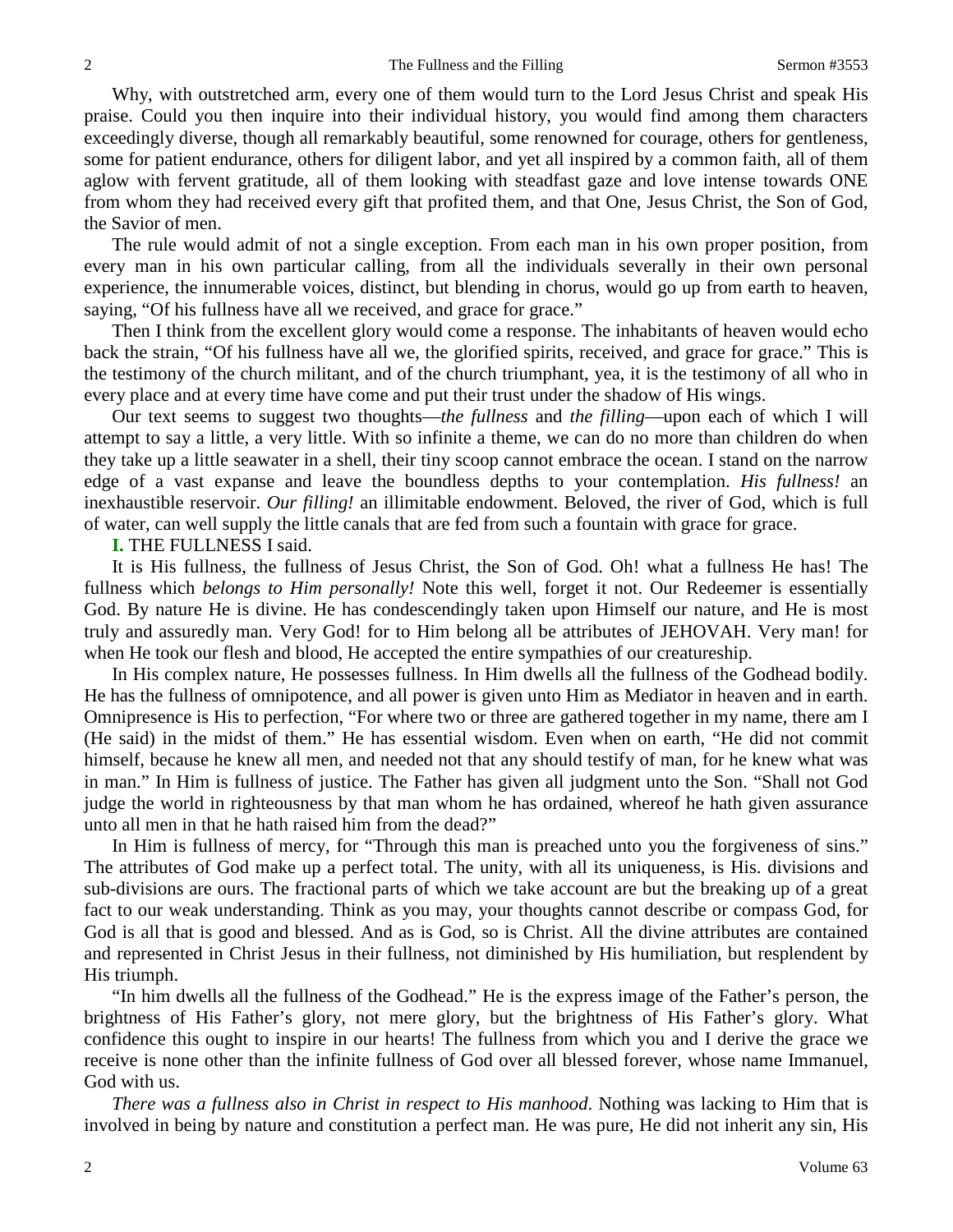disposition did not tend towards any evil. Still, all that pertains to the original creatureship of man as created by God did Christ possess in the fullness of development. Hence, my brethren, there is in Him at this moment a fullness of sympathy. He is not such a high priest as cannot be touched with a feeling of our infirmities, but He was tempted in all points like as we are, yet without sin.

Do not suppose that Jesus is less human than you are yourselves, He is fully human. Do not imagine that He is less tender than you would be towards the weak and suffering, He is full of tenderness, His bowels melt with love. A mother has often a tenderness that we do not find in a father. Masculine strength and courage do not always blend with the gentle, sympathetic qualities of woman. Howbeit when God created man in His own image, male and female created He them. The virtues, if I may so say, of both sexes were combined in our Lord, the suavity as well as the staunchness—the feminine as well as the masculine of our common humanity.

Human nature in its totality and completeness was fully possessed and thoroughly represented by Him. The sympathetic nature which melts at a tear and smiles at the joy of others, was as truly His as the heroic nature that parleys not with fear, but acts with promptitude and suffers with fortitude, like a warrior in the hosts of the Lord. There is thus a fullness of humanity as well as a fullness of divinity in Christ Jesus, our Savior—a fullness of perfection in His blessed person which may well fix your trust and rivet your admiration.

In our Lord, likewise, there is what I may venture to call, for lack of a better word, *an acquired fullness*. He has sojourned on earth, and rendered entire and undeviating obedience to the law of God, having taken upon Himself the form of a servant, and by His righteousness earned wages, a fullness, an everlasting wellspring of merit. Throughout His whole life He honored the divine law and glorified God on the earth. In doing His Father's will, His action was so voluntary and so vicarious, that He has accumulated an inexhaustible fund of merit, which all of us who believe in His name may plead before the Father's throne.

More especially did His death consummate the obedience, and constitute its sterling worth, its intrinsic virtue. His death, with all its surroundings—from the bloody sweat in the olive garden to the last cry, "Into thy hands I commit my spirit"—was sublime. All through the scourging and the spitting, the shame, the wounding, the crucifixion, the thirst, the desertion, and the death itself, He was working out an atonement for us,

## *"Bearing, that we might never bear His Father's righteous ire."*

And now with Him risen from the dead, raised to the right hand of the Majesty on high, there is a fullness of prevalence in His intercession when He pleads His blood, a fullness of cleansing power when the Spirit applies the blood to the guilty conscience, a fullness of peace to the heart when His blood speaks better things than that of Abel. In that fountain filled with blood drawn from Immanuel's veins there is a fullness that never can be exhausted by all the sin of man. He has finished the work which His Father gave Him to do. Now the covenant is ratified with Him that He shall see of the travail of His soul and shall be satisfied. In these respects, we are convinced that there is an acquired as well as a personal fullness in our precious Lord.

No less has He *a fullness of dignity, of high prerogative*. He is a Prophet. By Him are all His people taught, warned, counseled, and encouraged with a blessed hope. He is a Priest, and by Him they are cleansed from sin, and consecrated to God.

Moreover, He is also a King, spreading the aegis of protection over all His liege subjects, and ordaining peace for them. Under His beneficent rule, they prosper. You good Shepherd! You great Shepherd of the sheep! there is no office or obligation that was necessary for our welfare, but You have taken it, and undertaken it in our behalf. You are to us all that we require, and all that we could desire. Join all the qualities involved in name or fame that commend themselves most closely to your heart, because they meet your necessities, or draw forth your sympathies, and you shall find that He comprises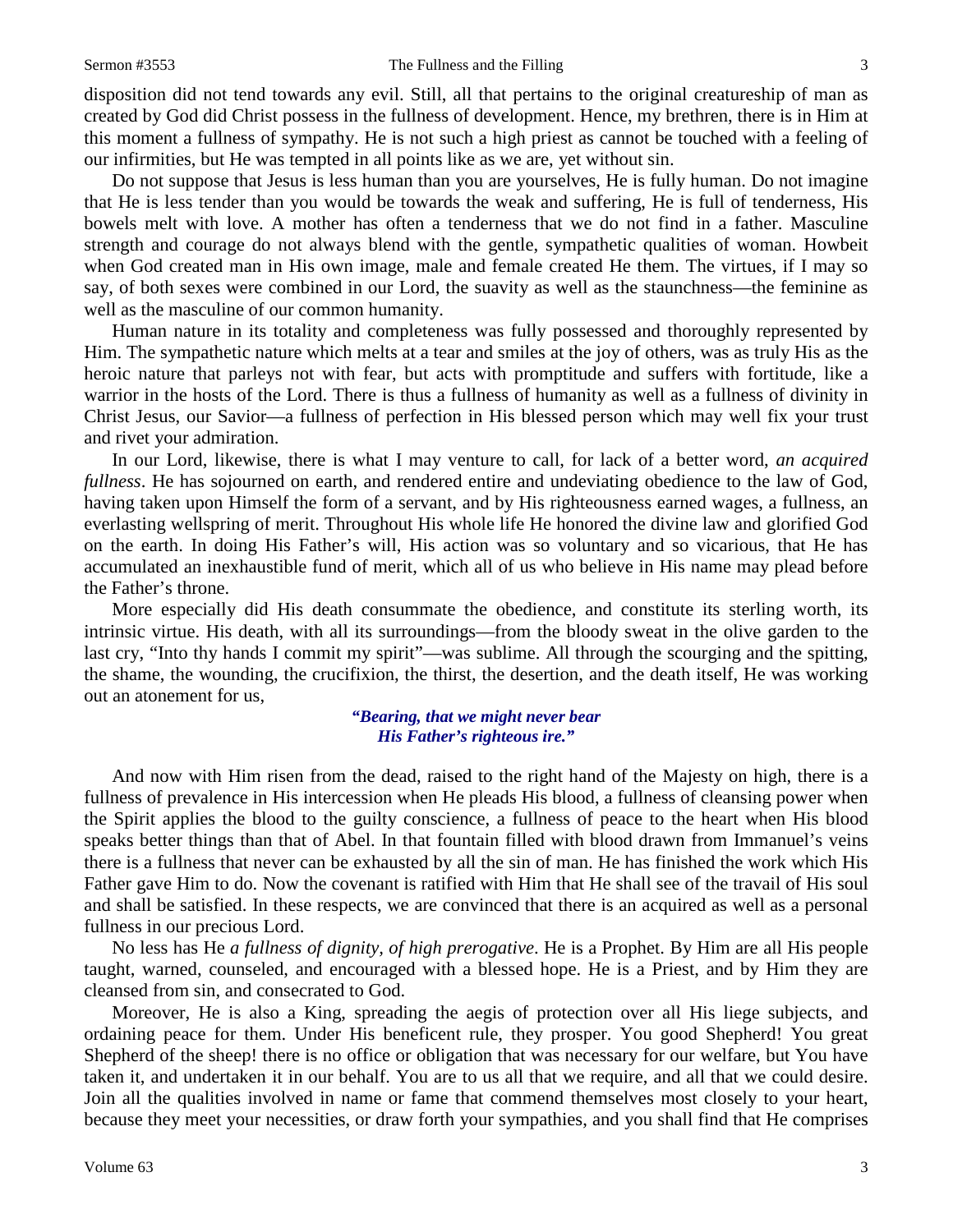them all in liberal, lavish fullness. Nor has His prerogative any limit. As a Priest, who has once offered a sacrifice of everlasting prevalence, His absolution or His benediction is final and irrevocable. As a Prophet, His authority is unimpeachable, the authority with which He teaches allows of no appeal. As a King, He has right as well as might on His side.

In the midst of Zion, willing subjects yield to His beneficent sway, in the outer world, reluctant rebels must submit themselves to His scepter. He is no priest whose vain pretense has no valid prescript, He is no prophet whose teaching is uncertain in its tone, or limited in its range, He is no king whose prerogative is not sanctioned by His wisdom, and whose government awakens no fealty of love. But in the administration of all His offices, our Lord Jesus Christ shows a fullness of qualification, and gives a fullness of satisfaction. In such respects He has no rival, nor is there any room for a rival to arise.

And let me say here that the power with which our Lord exercises these offices may well command our devout confidence. Do you want to learn the truth? Oh! come to the Prophet of Nazareth, and you shall find that there is a satiety of truth in His teaching such as was never found in heathen augur, or even to the same extent in Hebrew seer! Or do you want acceptance before God? Oh! then, come you to the Priest who is not of the tribe of Levi, but a Priest after the order of Melchisedec, whose royalty confers dignity on His sacerdotal office! He can present your sacrifice with the much incense of His merit that is acceptable before the throne.

Or do you want strength? Do you need one to fight your battles, to take hold of the shield and the buckler, and draw out the spear, and handle the bow? Behold, the Hero of Israel, whose exploits are told in your songs—Jesus, the King by right of conquest, as well as by right divine, has a fullness of power and majesty with which no adversary can cope. He reigns. His reign is the consolation of His people, the guarantee of their peace.

These are bare outlines. Time would fail me to enumerate all His offices. They are very numerous, but however numerous, Christ possesses them all. He enjoys the prerogatives peculiar to them all in the fullest degree. He possesses the power to exercise them all to the fullest extent.

But in Christ there is verily a blessed fullness *of every kind of perfection*. Whatsoever there may be that is lovely or of good repute is to be found in Christ. All that is virtuous or amiable in the character of men, all that is noble and illustrious in the endowments that heaven bestows on the most privileged of creatures, our Lord possessed. It was said of Henry the Eighth that if all the likenesses of tyrants had been lost out of history, they might have been reproduced out of the one character of that monstrous tyrant-king.

So if all the holy features of patriarchs and prophets, of saints and martyrs, that ever lived were blotted from the canvas of history, they all might be painted afresh from the one life of the Divine person of our ever-adorable Lord Jesus Christ. In Him there was not only one perfection, but all perfections meet and blend to make up one matchless perfection. There was not one sweet alone in Him, but in Him all sweets combine in a perfect sweetness.

John has love, Peter courage, Paul zeal—each saint has his own peculiarity, but in Christ all the qualities of goodness and grace converge. He exhibits them in the highest degree and the purest harmony. After such manner are they incorporated in Him as to produce a character the like of which was never known before, nor ever shall be witnessed again.

And never forget that *a fullness of the Holy Spirit* abides in Christ. The Lord gives not the Spirit by measure unto Him. He has the residue of the Spirit. His is the head upon which the anointing oil is fully poured. We, who are but as the skirts of His garments, are favored with some droppings thereof, but the fullness of the anointing of the Spirit was bestowed upon Jesus Christ our Lord, and from Him His members must receive the portion they enjoy.

*His fullness!* I linger on the word, for I revel in the meditation. Such a fullness as admits of no diminution, for it is *an abiding* fullness. What though all the saints of every age have come to Christ, and drawn their supplies from Him, He is just as full as ever. Think not that those who first came drank of a copious fountain that has been partly drained by the myriads who have since slaked their thirst. The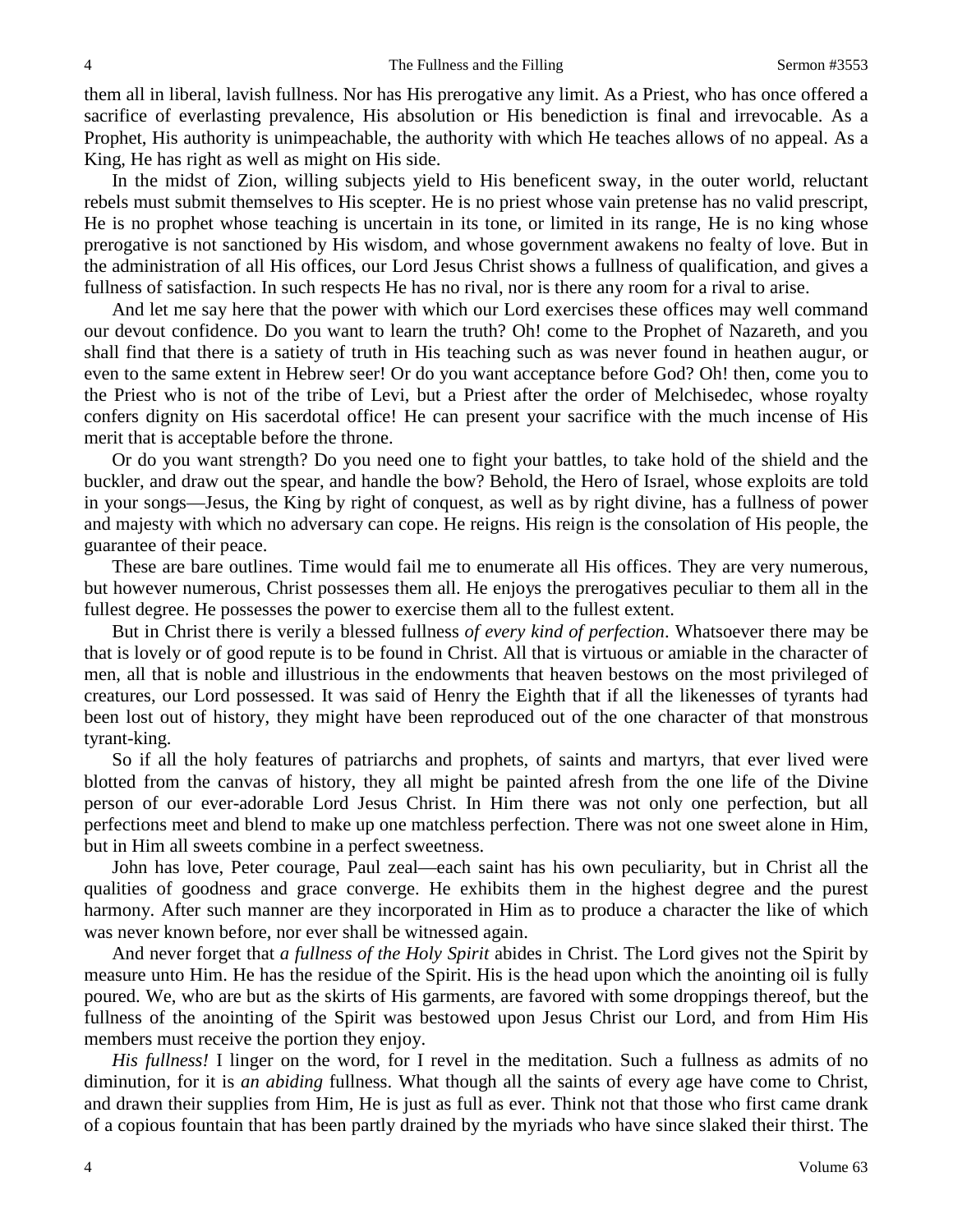When I came to Christ eighteen hundred years after the apostles came, yet I received of the fullness at just the same rate as when Peter, John, or Paul received it. Should this dispensation last another thousand years, and some poor, trembling wretch should come to the foot of the cross to receive mercy, he will not receive Christ half full, but He shall receive of Christ's fullness, for it is an abiding fullness. It is never less than full, never can be more than full. In Him there is an infinity of grace and truth.

Such fullness is there in Him at all times, under all your circumstances of trial, aye, and under all conditions of sin too. The fullness of Christ to supply will always exceed the faith of the believer to seek. And when you feel your emptiness more than you ever did before, then you will set the most store upon His abounding towards us in all wisdom and prudence. Considering, then, His abiding fullness, His inexhaustible fullness, His available fullness, I entreat you to avail yourself of this fullness now without demur, without delay. As there is *a fullness,* so there is—

**II.** A FILLING.

This is to be our second part. I must speak of it with brevity. "Of his fullness have all we received." Surely, then, *all the saints were empty* before. You are empty, my brother, and so was Abraham, so was Paul. Grace, the free grace of God, has made all the difference between Peter and Judas, though the one repented and the other despaired, the one traveled the heavenly road, the other went down quickly to hell. They stood on equal footing in transgression, till grace made them to differ. What radical difference is there between one man and another from a legal point of view?

"All have sinned and come short of the glory of God." All alike have to come to Christ empty of merit, or they would never come at all. That was a pretty tale we heard the other day, and it points a right good moral. A worthy, consistent, industrious woman was married to a low, worthless, dissipated husband. Both of them, however, were alike ignorant of the Gospel. They came together to the house of prayer. They heard together the tidings of mercy, they each believed, and each of them received the Savior, and they both were saved the same way, they both found mercy on the same terms. To the rich, free, sovereign grace of God, they vied with one another in ascribing the praise. That is a fact. It occurred last week. I do not know whether this makes it more convincing to you, but I might say, as Elihu said to Job, "Lo, all these things worketh God oftentimes with men, to bring back his soul from the pit, to be enlightened with the light of the living!"

Observe that the filling is universal. All the saints partake of it. "Of his fullness have *all we*  received." There are manifold diversities of experience among the Lord's people, but in some things they share and share alike. Some saints do not undergo the stress of trial and tribulation that others pass through. Here, however, there is no partiality. They have, every one of them, received out of Christ's fullness. Not one of them could do without receiving it, not one of them could receive it from any other hand than that of the Divine Benefactor. They earned it not. They accepted it. They received it of Jesus Christ.

This is peculiar to the saints. While it says, "Of his fullness have all we received," manifestly a certain body of people have become partakers of a privilege which it is no less evident that all men have not received. What thousands and tens of thousands there are who, when invited to the Gospel feast, reject the call, "make a wretched choice, and rather starve than come." "All we!" that is, all of those who have believed.

And who are *"we,"* or what are *"we,"* that such grace should be given to us in preference to anybody else? Ah! brethren, little cause enough have we for self-satisfaction! On the score of desert no choice had ever fallen on us. We were the vilest, the least worthy, the least attractive, and in some respects, the least hopeful! Oh! grace, it is your wont into the unlikeliest hearts to come, and it is the glory of love divine to find in darkest spots a home! "All we," we who were once dead in trespasses and sins, we who were once lost like the prodigal son, lost like the wandering sheep, lost like the piece of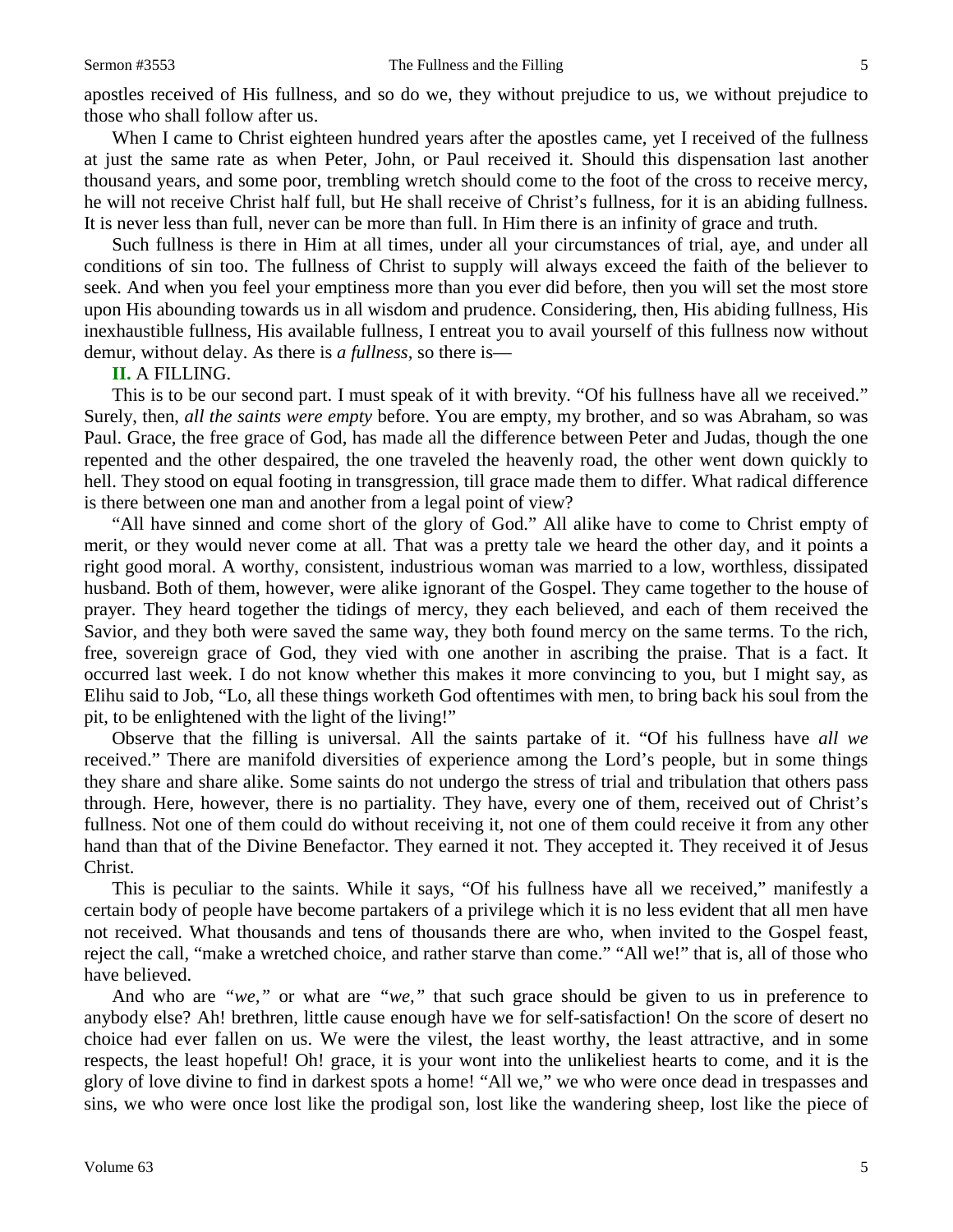money, we who needed seeking, needed finding, need saving, yet of His fullness have all we received. Recollect that the reception is peculiar to believers, it does not go beyond them.

Be it clear, however, that there is, and must be, *a personal reception in every case*. "Of his fullness have *all* we received." No one of us can receive it transmitted from another, but each one of us receives it directly from Him. Your father's grace cannot save you. It was a wise speech of the wise virgins. When the foolish virgins said to them, "Give us of your oil," they replied, "Not so, lest there be not enough for us and you; go rather to them that sell, and buy for yourselves." Family piety involves responsibilities, but it cannot stand in the place of personal godliness.

Dear hearer, you must go to Christ for yourself. All who ever were saved have done so, and you certainly will not be saved unless you are led to do the same. It is a personal filling. "Of his fullness have all we received."

The bounty is gratuitous. Notice the next words, *"and grace for grace."* It is not said, "Of his fullness have all we purchased," nor "Of his fullness have all we earned a share," but it is all passive. We have received. What does the vessel do to fit itself for the water that flows into it? Why, it does nothing. All its doing can fit it to receive is an undoing, that is to say, it empties itself to prepare itself to be filled.

Oh! if any of you desire to find Jesus Christ, the doing must be in the way of undoing. You must be emptied to be filled. The preparation is a consciousness that you are not prepared. In such unpreparedness you are prepared for Christ. This is an enigma and a riddle. Those who think themselves prepared for Him are not so, but those who know that they are not prepared are just the souls upon whom His grace will come. Poverty, not riches; blindness, not sight; emptiness, not fullness; sinfulness, not virtue—these are the things Christ looks for.

He is come to seek and to save that which was lost, not that which had won victories, not that which was splendid in its own esteem, but that which was defeated, ruined, lost. If you are lost, He comes to seek and to save such as you are. Oh! you who were once lost, but now are found, bless His name that you have received of His fullness!

*"And grace for grace!"* What mean these words? We can only just touch them as a swallow with its wing touches the pool, we cannot pretend to enter into their depth. "Grace for grace." Does that mean that those who receive grace under the old dispensation were afterwards led to receive the grace of the new dispensation? Does it mean that we who have the grace of conviction, with the Holy Spirit as a spirit of bondage, shall receive by and by the spirit of liberty, and get out of conviction, through conversion, into full pardon and enjoyment of peace with God?

Is that the grace, when grace turns into glory, and we come before the throne, does it mean grace by degrees, grace upon grace, a little grace to begin with, and more grace afterwards? "He giveth more grace," grace following on grace, and further on, super-abounding grace, when grace turns into glory, and we come before the throne of grace forever and ever? Does it mean that God leads us on step by step, adding to our spiritual wealth, initiating us first into simple things, and afterwards leading us into deeper matters? "Grace for grace."

Yes, it means that, but it means more. God gives *grace in preparation for further grace*—the grace of a broken heart—to make room for deep repentance and abhorrence of sin, the grace of hatred of sin to make way for the grace of holy and careful walking, humiliation, and faith in Jesus, the grace of careful walking to make room for the grace of close communion with Christ, the grace of close communion with the Lord Jesus Christ to make room for the grace of full conformity to His image, perhaps the grace of conformity to His image to make room for the higher grace of brighter views of Himself, and still closer incomings into the very heart of the Lord Jesus.

It is grace that helps us on in grace. When a beggar asks you for a penny and you give him one, he does not ask you for a sixpence, or if you give him a shilling, he would not consider that an argument why you should give him a sovereign. But you may deal thus with God. If you have only got, as it were, an ounce of grace, that is a reason why you should then pray God for a great weight of grace, and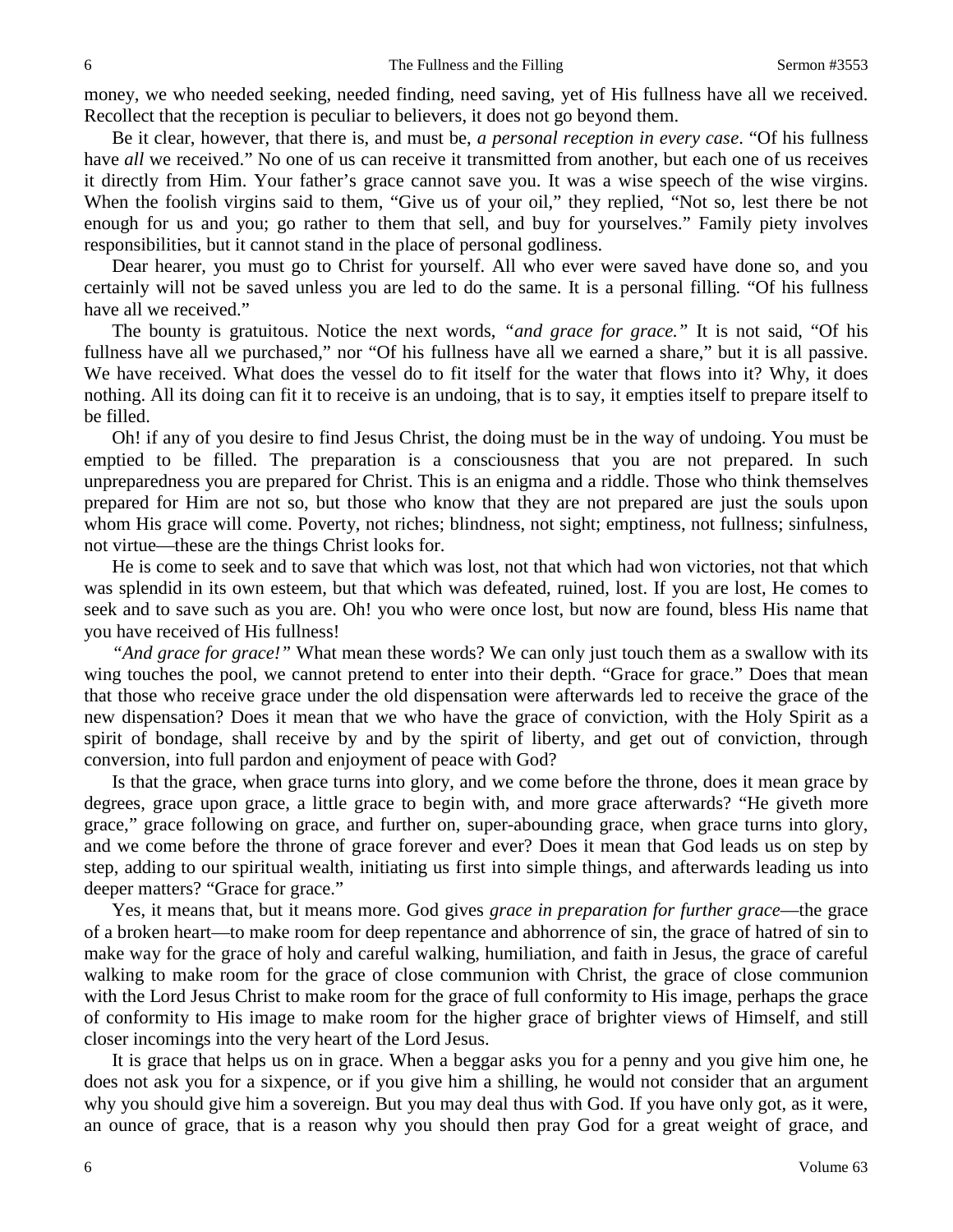afterwards for a far more exceeding and eternal weight of glory. Believe that He gives grace for grace, that is, grace that you may open your mouth for more grace. The grace you have expands your heart, and gives you capacity for receiving yet more grace.

Do you not send your child to school to learn ABC? You may call that the grace of learning his alphabet. Yes, but it is preparatory to his learning to read the spelling book. Well, but what does he learn to read the spelling book for? Why, that is a preparation for something else. So one grace gives us a preparation for another grace, and thus as we have more grace we realize the blessedness of this divine filling out of His fullness.

Or suppose we read the passage thus—*grace answerable to grace*—and even this will admit of two constructions. Let God give me grace to be a preacher, He will surely give me grace to discharge the office. Perhaps He has given you grace to teach in a Sabbath school, then you want a further supply of grace to enable you to be an efficient teacher. Peradventure you have the grace of resignation to suffer for Christ's sake, you will need the grace of patience to support you in the midst of pain or persecution. You are called to pray, and you yield yourself up to be a wrestler with God in prayer. This is a great grace.

Oh! may you have grace answerable to that grace, that when you get with the angel by the brook Jabbok, you may take hold of His strength, plead His promise, His covenant, and His oath, and never let Him go until He bless you. Thus, a halt and fainting Jacob comes off as a prevailing Israel. May we thus ever have grace answerable to grace. "Grace for grace" may imply grace received by us answerable to the grace that is in Christ.

Oh! that we Christians had grace in some measure commensurate with the grace that is treasured up for us in Him! All that is in Him belongs to you. Then the degree of your daily supplies ought to be proportionate to His ample, unlimited wealth and fullness.

A young heir to a large estate, though not of full age, generally gets an allowance made to him by the executors, or the trustees, or the Court of Chancery, suitable to the position he is presently to occupy. If he has £100,000 a year in prospect, he would hardly be limited to a penny a week, like a poor man's child. We cannot suppose that he would have a mean allowance made him such as would barely enable him to live in a humble cottage on the rich domain he is entitled to. Oh! no, that would be a meager pittance out of all proportion to his position.

When I see one child of God always mourning, another always doubting, and yet another always scheming, I feel a kind of disappointment, I see they are living below their privileges. They do not seem to have grace in possession answerable to the grace they have in reversion.

We always inculcate the propriety, on the part of all our people, of living within their incomes, but I will defy the child of God to live beyond his income in a spiritual sense. You that have but little spending money are like the elder brother in the parable. You say, "Thou never gave me a kid that I might make merry with my friends," and your Father replies, "Son, thou art ever with me; and all that I have is thine." If you do not have it, it is your own fault, it is all there, and is freely yours. You have but to ask, and you shall receive, to seek, and you shall find.

Oh! could we once get grace in us at all like the grace that is in Christ, what Christians we should be! No longer starlight Christians and moonlight Christians, but sunlight believers, letting our light shine before the sons of men. Oh! to be among the three Mighties of our royal David! May each of us covet such a position as this, and God grant it to us for His love's sake!

"Grace for grace" obviously means *grace in abundance*. Like the waves of the sea, when one comes, there is another close behind it. Before you can say that one is gone, there is another coming to fill its place. There they come. Who shall count them? In long succession, wave follows wave. So is God's grace. "Grace for grace." One grace has hardly come into your soul but what there is another one.

You have heard the story of Rowland Hill having a hundred pounds entrusted to him for the benefit of a poor minister. He thought that if he sent him the hundred pounds, it would be too large a sum to give him all at once. He would scarcely know how to husband it, and perhaps he would not be so